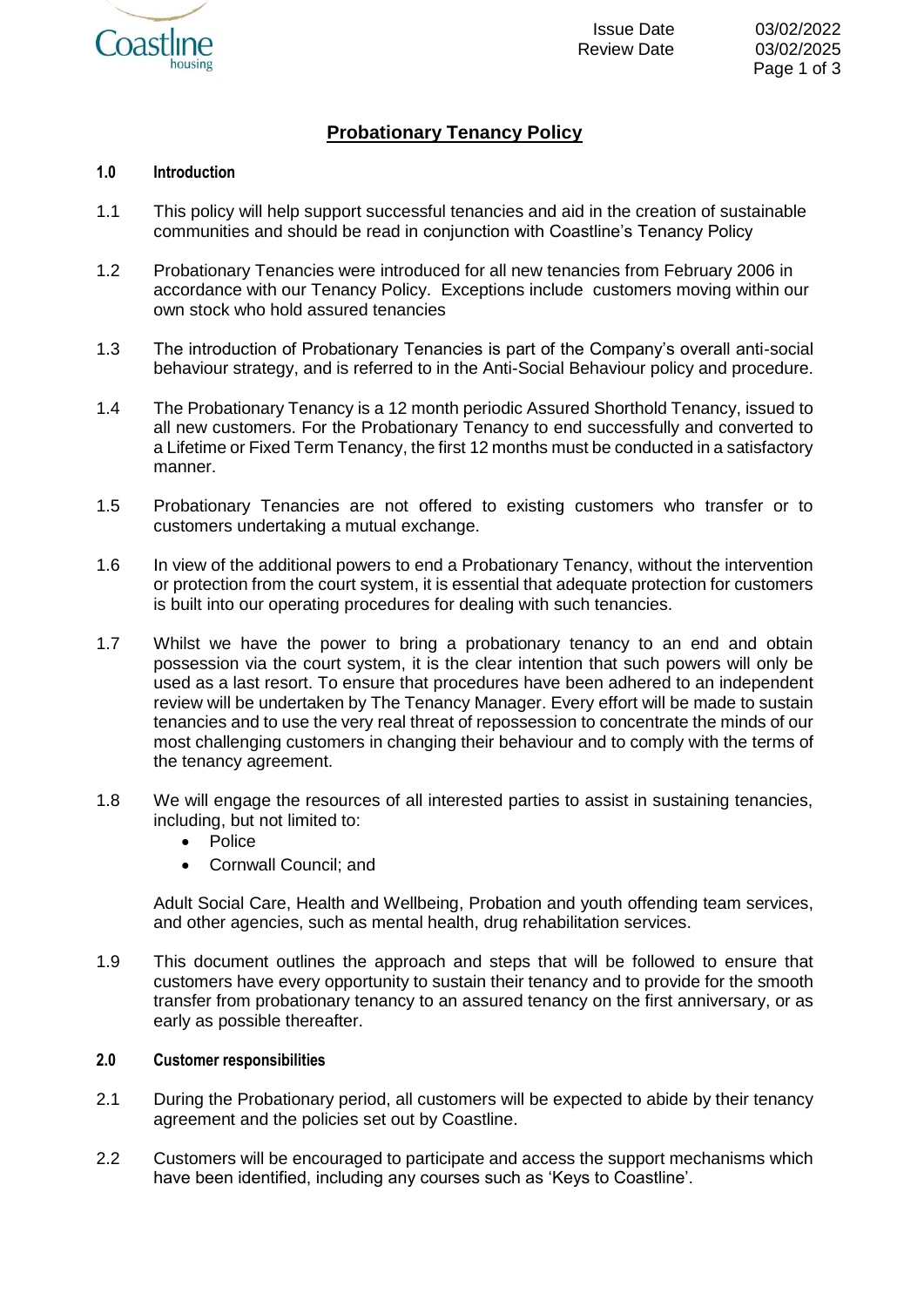

- 2.3 Customers will be encouraged to participate in Coastline consultation activities.
- 2.4 There is a mechanism by which customers have the right of review against a decision to serve a Notice to terminate the tenancy.

### **3.0 Coastline's Responsibilities**

- 3.1 The onus will be on Coastline to demonstrate that it has identified needs, made referrals for support and followed procedures.
- 3.2 Where clear breaches in the tenancy have been made, and there is no improvement of the tenancy, enforcement action will be taken.
- 3.3 Coastline will take legal action against customers who have clearly breached their tenancy and other appropriate options have been exhausted.
- 3.4 It should be noted that the migration of a Probationary Tenancy to an Assured Tenancy is achieved automatically on the first anniversary of the commencement of the tenancy, unless action has been commenced to either end the tenancy or extend the probationary period.

#### **4.0 Commitment to sustain tenancies**

- 4.1 Vulnerability assessments and support evaluations will take place as part of the tenancy sign up process. Vulnerability assessment may result in additional home visits during the initial tenancy term.
- 4.2 Customers will be offered information and referrals for support to match their needs where possible.
- 4.3 All new customers will receive a home visit during the first 9 months of the tenancy. Where it is considered that there is a need for a further visit, this will be arranged at this time.
- 4.4 If at any point during the probationary period of a tenancy there is any cause for concern as to how the tenancy is being conducted by the customer, housing staff will examine the situation to determine whether it is, or likely to be, appropriate to provide specific assistance, either directly or by referring to other agencies, to enable the customer sustain their tenancy. Any assistance that is considered to be appropriate by housing staff or other agencies will be provided.

### **5.0 Monitoring and Review**

- 5.1 Performance will be monitored internally by recording the number of successful probationary tenancies, number of failures and analysis of the failed tenancies.
- 5.2 Customers will be asked for feedback at the point of the probationary review/ tenancy conversion to provide insight into the operation of the policy.

### **6.0 Equality Statement**

6.1 Coastline will apply the same policies and procedures for customers who have a probationary tenancy as for all other customers with full assured tenancies to ensure that all customers are treated fairly and equally.